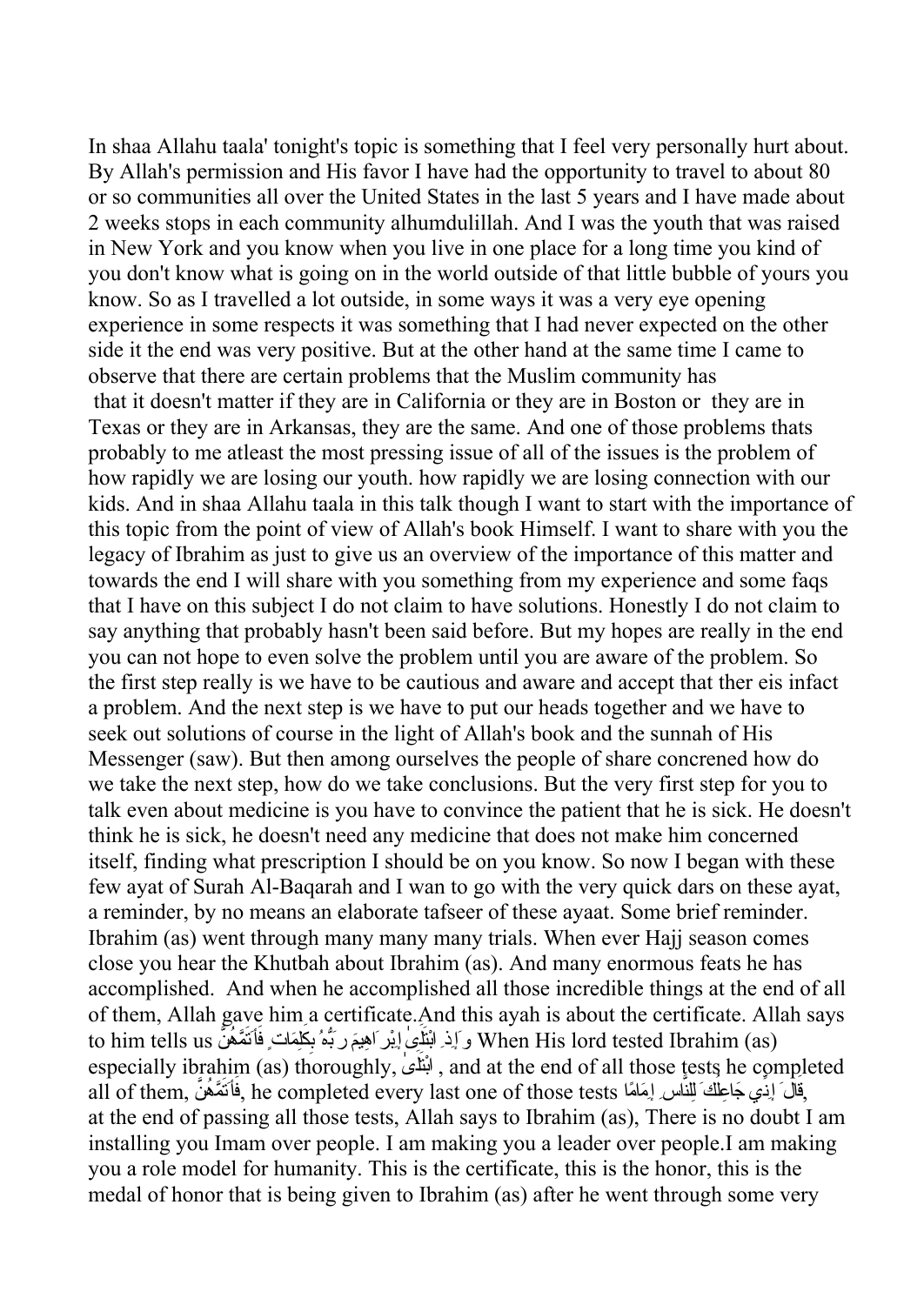difficult tests. We can't even begin to imagine a human being going through the kinds of tests that Ibrahim (as) had to go through. Like we say so easily that he jumped into a fire, we say it so easily that he put knife to his kid's neck. Our child is holding a fork in the hand you say hey put it down it is dangerous, you get nervous. If your child is too close to the stove, what happens to you? And here you have this man putting the knife going at his own son's neck SubhanAllah. It is easy to say it is very difficult to even try to put yourself in that position. Then the fact that he has to leave his family in a middle of a desert certain death, certain death. Our families when we leave them for example you have to pick you family up at the airport, I was telling this to students earlier today. You got late to pick them up from the airport. You get like 20 voicemails and you are worried where are you is everything ok everything alright. They are in air conditioned, well-secured, benched somewhere sitting in the airport facility. You are losing your line and here Ibrahim (as) leaving his wife and child in th emiddle of the desert where you can see the only thing waiting for them is death. That is the only thing waiting for them. And yet he walked away with tawakkul on Allah(swt). Not an easy thing. So he goes through all of these tests. Allah says you passed, you are now imam over humanity. And you know these tests like we said they are not easy but something we should know about Ibrahim (as) when anything comes to him good or bad who does he remember first? Allah (Az) the first thing coems to his mind is Allah(az). This is what we find the monologue of Ibrahim (as) that some of the students, we went through today in seminar, الَّذِى خَلَقْنِى فَهُوَ يَهْدينِ , He is the one who created me, Ibrahim (as) says this, He is the One who created me, He is the One who ereated me, to tanning the guides me.<br>وَالَّذِي هُوَ يُطْعِمُنُونَ وَيَسْقِينَ , he is the one who gives me to eat he is the one who lets me drink. وَإِذَا مَرَّضْتُ فَهُوَ يَشْفِينِ whenever I have become sick in the past he is the one who cares me. So everything that happens in his life, who does he remember, Allah(swt). So you would expect when Allah gives him the greatest gift of all, greatest gift of all in life of a man is that Allah says to him he is happy with you. So Allah says to Ibrahim (as) I have made you imam over people. What do you expect Ibrahim (as) to say? You expect him to say " Alhumduk ya Rabbi" Praise be to you, gratitude be to you. This honor for me. This humble slave of yours. Instead you find the response of Ibrahim (as) , قال , he said, تيِِّرَّيُذ منِ َو , what about my kids? And ذرية is different from یابناء او اولاد .

ذرية means future generations what about my immediate children and their children and their children and their children. What about them? Allah made him imam over mankind, he is worried about his future geneations. He is thinking 3, 4 generations 5 generations, 10, 20, 30 generations in advance. This is the minset of genius. This is the mindset of someone who truly understands their role in this world. You know the muslim is unlike the non-muslim in many ways. And one of the ways which we are different is the way we think about things. We think long term. And I don't mean long term like think about your future and get into a mortgage. That is not the long term I am talking about. Long ter we are talking about we are getting in to that house that Allah built for us where you do not need to pay the mortgage, that house. You think that long term. We think generations in advance. We the Muslim, the believer will be like 80 years old ready to die any day now and he is still planting the seed in the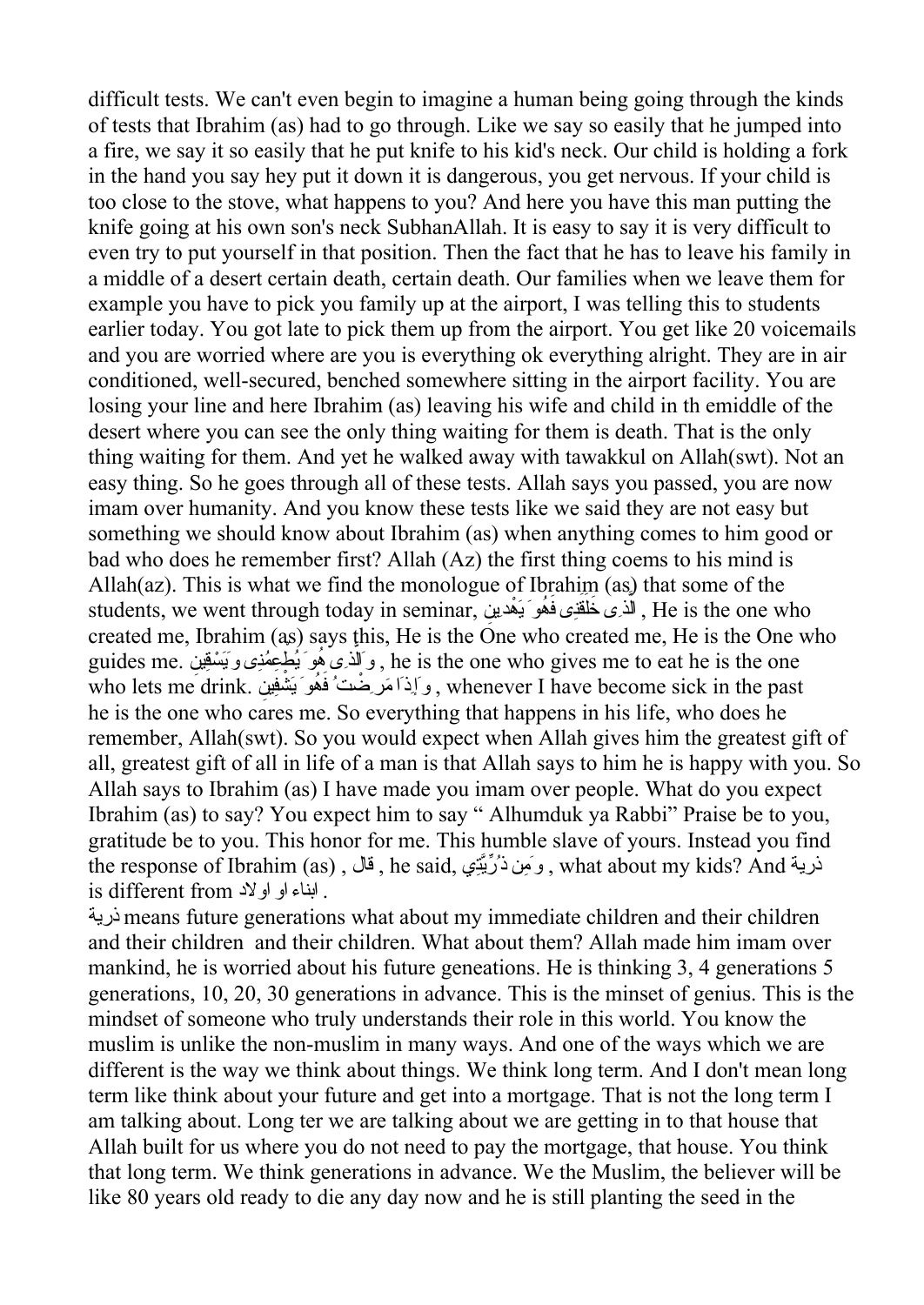ground that one day that tree will grow and somebody will get its shade. He not gonna live to see that tree but he worried about the future. That's how we are, sadaqa jariya. We are continuously worried about out future, thats how we are suppose to be. But because we are so engulfed in the society that doesn't care about the future like a small example society how the society doesn't care about our future before we go on is the consumption of riba. Some of the wealthiest people in this country are people that become rich through what? Through riba through interest economy and its easy, I am not gonna give you a lecture on finance but very simply speaking, you have like a Donald Trump, this guy one of the richest people in the world right? If he paid all of his debts right now, if he paid every last of his debts right now. Guess what? Not even zero, minus in the millions. He pays the minimum payment on this property minimum payment on that one, minimum on that one, rents all of them out then refinances, then goes to another property . This guy debt upon debt upon debt upon debt making minimum payments on all of them probably like a three hundered year mortgage before he pays everything is off. Does he gonna die before that he figures I am gonna live it up, but after I die that's somebody else's problem what do I care. This is the mentally of someone who does not believe in the Aakhira. Live it up who cares, I am not worried about them I am worried me. So you know Al Gore is crying about global warming in 50 years, who cares I'm gonna die in 10, I don't care. It's not my problem. National debt our children will be in debt, who cares about our children we got our problems now. So this is a society the hallmark of the human condition تحبون بل كلا العاجلا, We love to get things quickly. We do not think long term. But Allah conditions us in his book to think long term. So when we come to this country, Muslims they come to this country, a lot of them immigrants, a lot of them indigenous when we think the idea of long term we think where is my child gonna go to school where they are gonna go to college where we are gonna buy a house. This is a long term for us. I am talking about a different long term. How will I make sure that my future generation 3, 4, 5 generations from now, how do I make sure they will be saying La ilaha illallah. And they will be teaching La ilaha illallah to others, how do I do that? Thats long term thinking. If your kid graduates from school and get a nice degree and get a great job and get married in rich family and then they lose La ilaha illallah in one generation, have you succeeded or failed think about it. Whose gonna answer for that. Ibrahim (as) understands this. So when Allah said you are the Imam he said that's not enough. I am responsible for my children. And if they do not become good then their children will be worse and their children will be worse and on the Day of Judgement who am I tied to? The whole generation of failures. I don't wana be answerable for them. No matter how many good deeds a person does. Lets just imagine you did millions and millions and millions, mountain of good deeds. If you didn't raise your children properly and they lost this deen. Whether in Aqeedah, in their beliefs or in their practice, they lost this deen. When they get married and have children are they gonna teach the deen.No!and then what about 2, 3 generations from now are they gonna teach the religion. No! So now you gonna have generation after generation being born of disbelievers that started with your irresposibility. Right? On the Day of Judgement with all of your good deeds can you compete with all those bad deeds put together.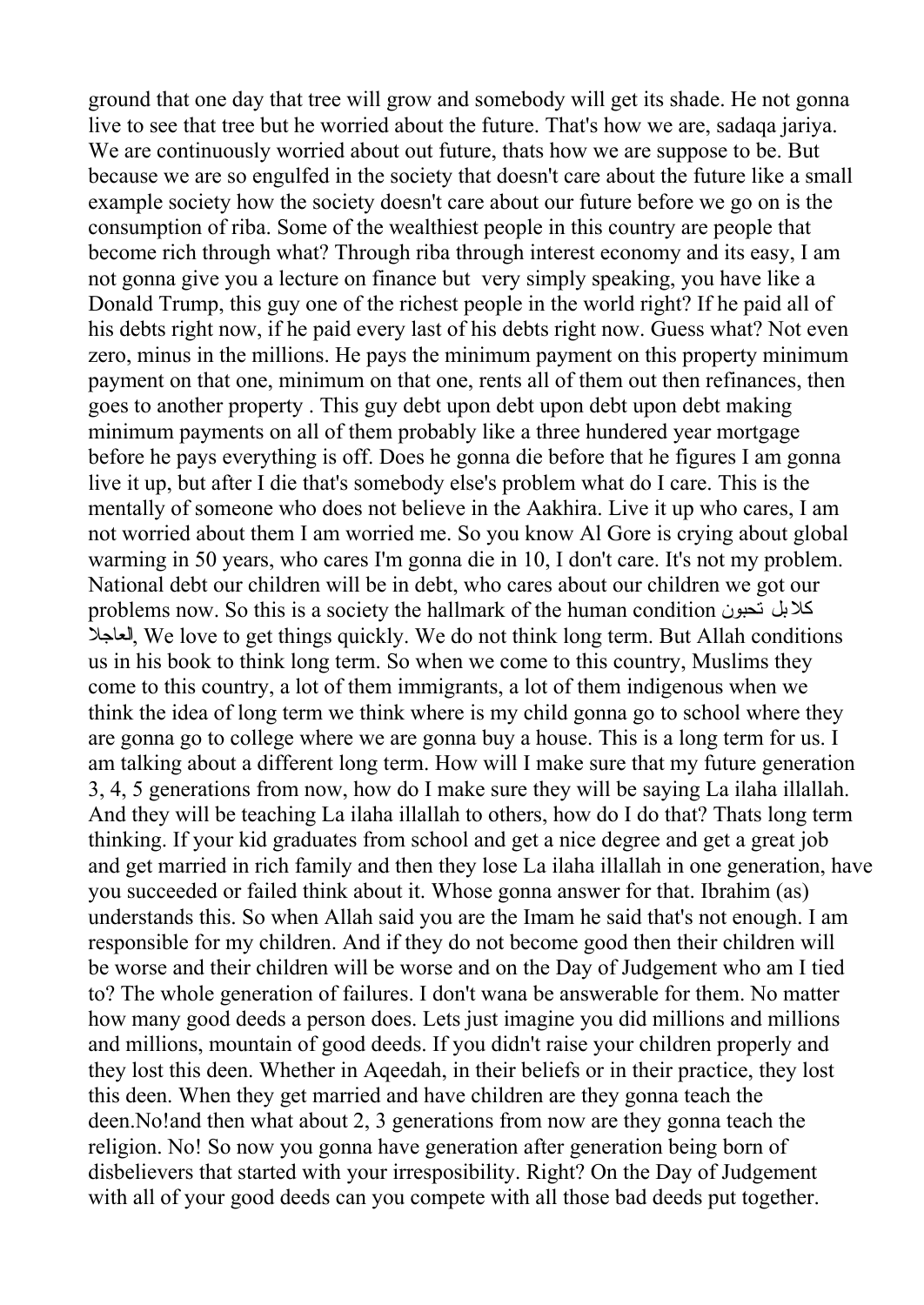There's no way. There's no way. This is a very heavy burden placed upon a parent. Every parent is an imam. Every father is an imam over people. The inaam that Allah gave to Ibrahim (as) whose imamship was he worried about first? For his own er no children his own children first. So Allah responses to his dua. قَالَ لَمَا يَبْلُ عَهْدِي الظَّالِمِينَ He said what about my kids, Allahs aid No! My guarantee does not extend to wrongdoers. Allah told Ibrahim (as) somewhere in the line your kids will be wrongdoers. Not all of them gonna be righteous. And we know the vast majority of Ibrahim (as) are wrongdoers. Arn't the Quraish children of Ibrahim (as)? They are. Weren't they wrondoers? Sure. Sure. And for generations. Now Ibrahim (As) he hears this answer and I am sure it would have hurt him. That Allah said that my guarantee is not extended to wrongdoers, ظ َّ ِِمين ال َ . What does he do next? Does he give up? No! He comes back to Allah counter dua you see. Now the next thing we read is Ibrahim (as), skipping an ayah because great time in shaa Allah, مَاذَا بَلَدًا آمِنًا  $\sim$ i أَمِدًا آمِنًا $\sim$ i skipping an he is being assigned to build the house of Allah, as he is approaching the house he makes dua. O my Lord! Make this a peaceful city. هلَْأ ْقُزْارَو َ هُ ِمنَ الث َّ and َمرَاتِ provide its children from all kinds of provision. Provide its people from all kinds of fruits. So he made 2 part dua so far, he said make sure this city is safe بَلَدًا آمِنًا , and the second thing that they get all kinds of fruits. In English literature we call this peace and prosperity, you ever heard about that before? Peace and prosperity. And in political science you learn that for a society to function, the first thing you need is law and orde, i.e. peace. I fyou house is not safe, if your store is not safe, if your office is not safe, if your money is no safe then you can't function in that society. But even if you have peace if there are no jobs, if there are no ways to make money, if there is no way o run your business. Then is that society gonna survive? No! So you need peace and you need what? Prosperity. This is what you learn in political science now. Look at the genius of this man's dua. He says make it a peaceful city and make sure they are provided from all kinds of fruits. But then he adds a little bit of a disclaimer in the end. e says only وَارْزُقْ أَهْلُمُ مِنَ الثَّمَرَ اتَّ ِمَنْ ْ آَمَنَ مِنْهُمْ بِاللَّهِ وَالْيَوْمِ الْآخِرِ He (as) says provide the children of mine who believe in Allah and the Last Day. Allah said to him My guarantee does not extend to wrongdoers. He responded Ok make this a great city, make its people enjoy all kinds of provision, make them well-off, But only make the believing ones well of. In other words, the disbelieveing, the wrongdoing children, I would rather they starve off and their generation is discontinue because I don't want to answer for them. I only want to answer my believing children. Isn't a genius in the dua? SubhanAllah. مَنِّ آَمَنَ مِنْهُم بِاللَّهِ وَالَّذِينَ مِنْهُمْ الْمَاهِيمَ الْمَاهِيمَ مِنْ الْمَقَامَة and the Last Day. Allah responded again قَالَ وَمَن كَفَّرٍ ۚ فَأَُمَتُكُمْ قَلِيلًا ......................... way the even the one who disbelieves I will give him a little too, I am gonna let him some enjoyment also. ث ط َّمأَض ُ َ َٰى ُّرهُ إِل َعذَابِ الن َّ ِار Then I am going to drag him in the **ٔ** punishment of fire بَوِ ْس ئ َ ال ْ صيرِ مَ ُ its turn words from Allah. What <sup>a</sup> horrible place to go to. So now Ibrahim (As) first he asked for his children, Allahs aid not everybody, then he asked only feed my believing children, Allah said No! No!No! I will feed the disbelieving children too and I will drag them to the Hell-Fire. Ibrahim (as)'s dua has been countered twice. Does he give up now? No! Now see this is a concerned father. مَّا الْمُسْتَفَقَّا بِيَّا بِيَّا بِهِمْ الْقُوَّاسِيَة مِنْ الْبَيْتِ وَإِسْمَاعِيلَ .So we read further وَإِذْ يُو فَعُ إِيْرِ اَهِيمُ الْقُوَ اَعِدَ مِنَ الْبَيْتِ وَإِسْمَاعِيلَ .So we read further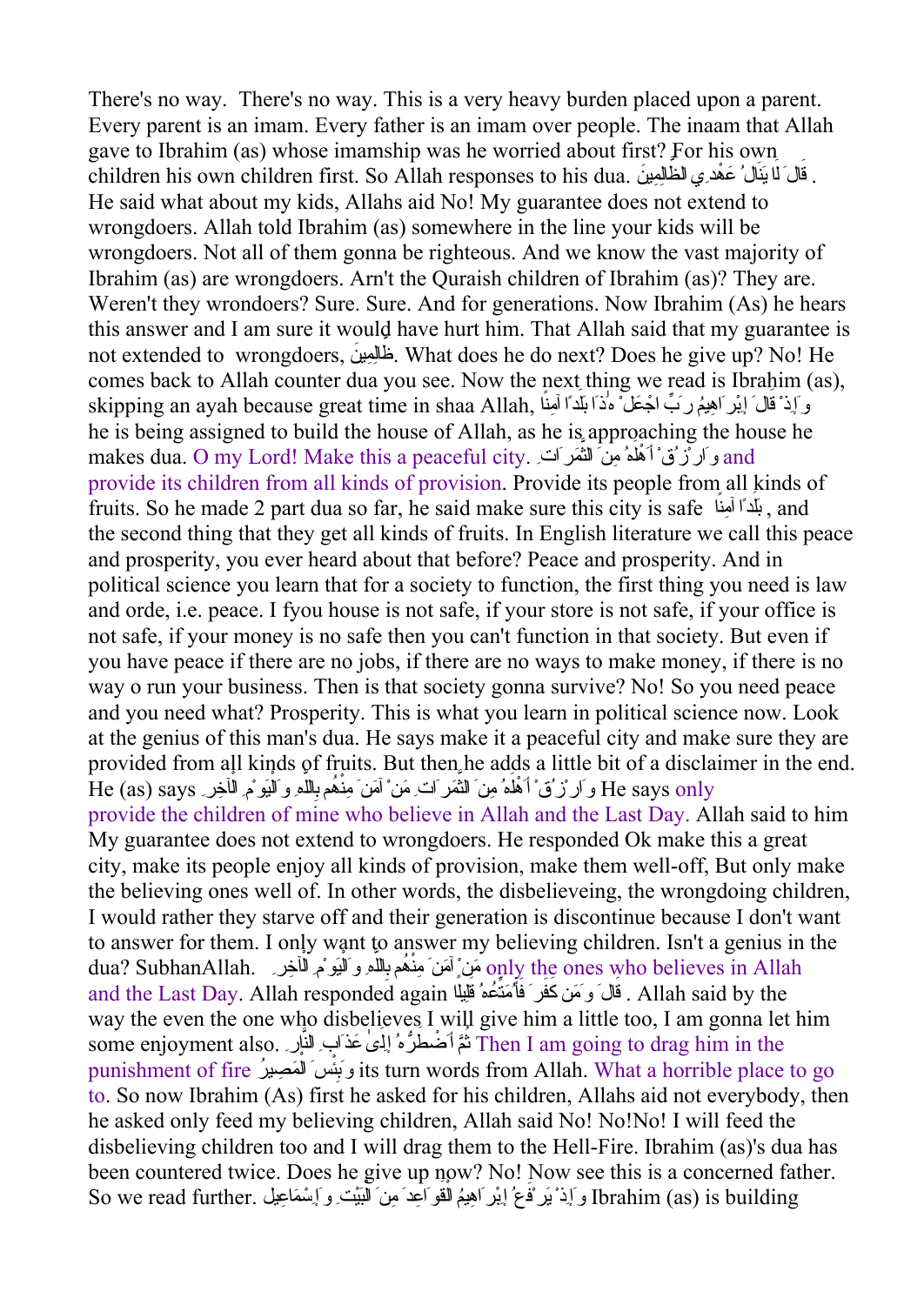the foundations of the house does he do it alone? Who does he do with? Ismail, Ismail! So you see this part of genius of Ibrahim (as). When you ask Allah for something and this is an advice especially for younger people. You are not praying, you are not remembering Allah, yo are not concerned about the obligations to Allah, you are not lowering your gaze. Your final exam is tomorrow and like five minutes before you haven't studied you are like, "Ya Allah"..... "midterms". All of a sudden you remember Allah. Remembering Allah by convenience, my convenience. The best time to ask Allah something is when you do something that makes Allah happy with you. Itsthe best time to ask.You know the best time to ask is what time? After Salah! You just obeyed Allah now ask dua, one of the best place to ask Allah is the house of Allah. When you go there its a great act of obedience now its the best time to ask. The best time to ask the dua is in the last portion of the night because that's when you are showing obedience to Allah in the best possible way. The best time to ask dua is Ramadhan because you are obeying Allah at that time. Ask Allah at that time. So Now Ibrahim (as) is doing one of the greatest acts of obedience to Allah. He is building Allah's house on this earth with his son. This is probably the best time to ask again, right? So he asks again. But he knows what Allah has said no to already so he is gonna keep modifying his dua. Because he is adjusting accordingly. So what dua does he make? Number one dua, تق َ نا رََّبَ ِن َّبلْم َ َّ ا , Our lord except from us. You see in the previous dua it was " رَبِّ الْجَعَلْ هَٰذَا" , "رَ بَّ الْجَعَلْ هَٰذَا" , "رَ يَّ " bud make this a peaceful city is my Lord, now he said what? Our Lord! Who does he include? His son, this time I am builduing Allah's house I am gonna make dua but I am gonna include my son in the dua. So atleast guarantee me this boy right here. رَبَّنَا نَقَبَّلْ ْمِنَّا حَقَبَلْ مَا لِلْهَ the dua. So atleast guarantee me this boy right here. رَبَّنَا نَقَبَلْ ْمِنَّا َ أَنت َّك إِن .us ُ ال ِيع ال َّسم َ ْ علَ مُيِ No doubt you are the one who hears everything and knows everything, SubhanAllah. So he ensures at least one son. Next ayah is the continuation of the duas which means Allah did not respond with words. Allah response in silence and silence means what? Acceptance. Right? So Allah accepted that dua so he goes further. He doesn't stop. If Allah accepted, keep going. علَجْ اَو نا رََّبَ ْ ن َ ْنِ ل َِمي ا ُمْسل َ Ourكَ Lord! Make both of us in complete submission to you, make us Muslim before you. Accept us first in complete submission before you. By the way Allah has already made him imam because of what? Because of his submission. Hasn't he already submitted? SubhanAlllah why he asking now this dua, because he is including his son. Make us in complete submission before you. علَجْ اَو نا رََّبَ ْ ن َ ْنِ ل َِمي ا ُمْسل َ نا أَُّمةً ُّمْسِلَمةً ِمن ذُِّرَّيِتَ كَ وَ ل َّ َك And out of our children not all of our children but out of our children. Because the منِ here indicates the fraction right? At least some of our children guarantee that they will be a Muslim Ummah, an ummah, a group, a nation that only submits to you, no ً ل َِمة أَُّمةً ُّمْسل .else one َّ َك. A group that only submits to you. Ok, some of my children will be wrongdoers but at least guarantee me some of them. Don't guarantee me, Ok you didn't guarantee me all of them, guarantee me some of them. سلُّْم ًَّمةُأ مةَِ ل ً َّ And . كَ  $\tilde{t}$ hose that will be in complete submission to you وَأَرِينَا هَنَاسِكَنَا  $\,$ and show us our rituals. We built your house, we don't know how to please you, how to worship you at this house. How do we make tawaf, how do we make Salah. Teach us these things. Show us our rituals. وَأَرَدْنَا مَنَاسِكَنَا وَنَتُبْ طَلْيْنَا .And accept our tauba. You know when you ask for tauba? When you do a sin. You ask for tauba when you do something wrong.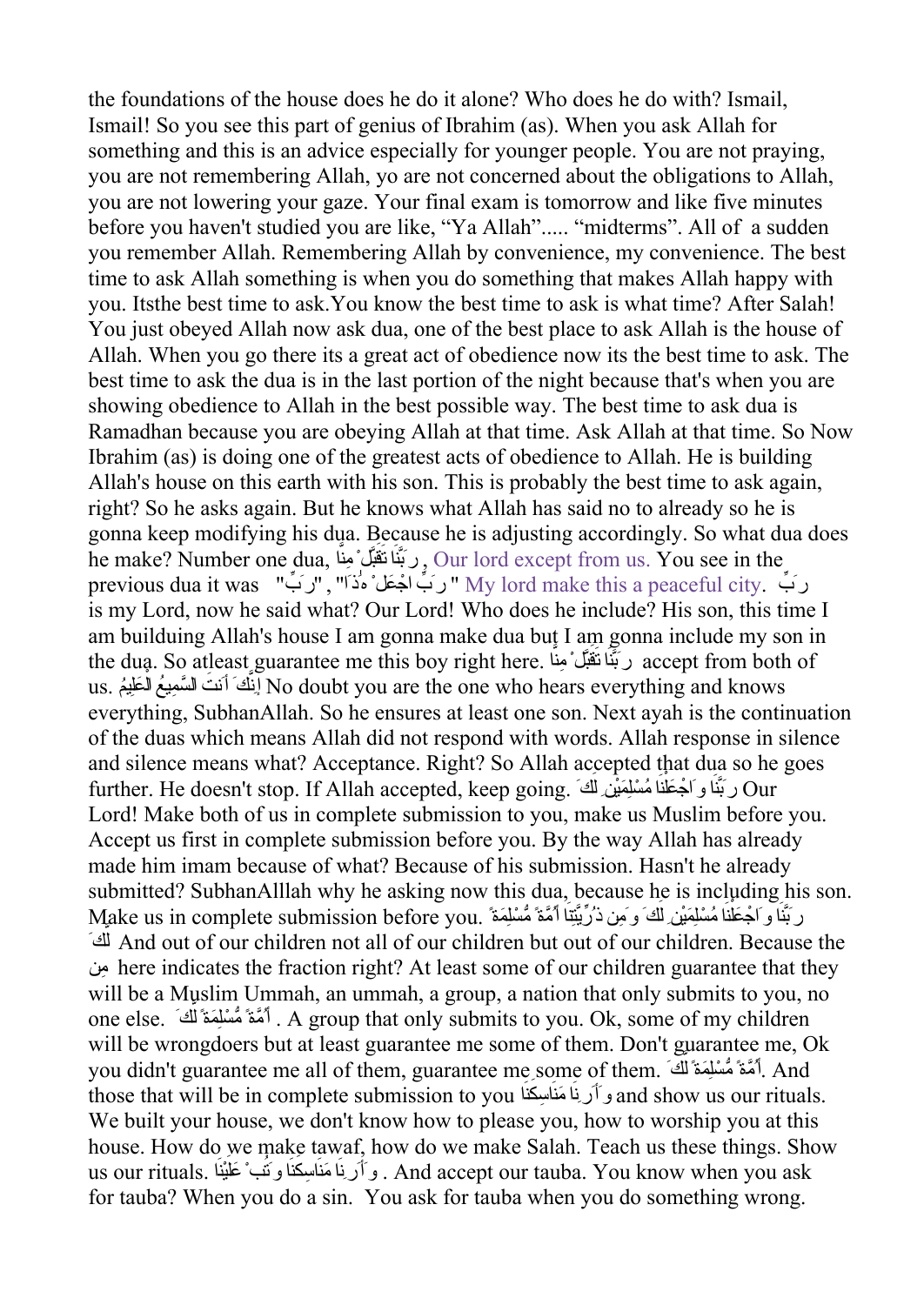Why is he asking for tauba? . وَنَتُبْ عَلَيْنَا  $\,$  Has he done anything wrong? He is one of the greatest messengers, العزم أولي) as). What tauba is he making? This is a profound lesson. When you do something for the sake of Allah like we just prayed, did we make mistakes in our prayer? Were there any shortcomings in our wudu? Were there shortcomings where our mind wamdered? What's for dinner, they said there's gonna be dinner. So when you come up from ruku your belly gets a little stretche and you say 'uhh'. I hope to have rice. That's going on in your head. So now is that the shortcoming coming in the salah? Absolutely. So just because you prayed doesn't mean you performed the best prayer. You should ask Allah, repent to Allah for the shortcomings even the things you do for him. He is building Allah's house see his humility, humility of this man. I am buliding your house maybe I didn't put the brick where I was suppose to. Maybe I made a mistake, I didn't even know if I made. So if I am making a mistake that I don't even know I made I am still invading my fault تَو بُ ْ َعل َ ْين َ ا accept our tauba. SubhanAllah. And this is an attitude we have to learn form Ibrahim (as). We ask people to make istighfaar. Man I didn't anything wrong man! Why I am making istighfaar? You done plenty wrong. We have done plenty wrong. Whether we know it or not. وَتُتُبْ ْ عَلَيْنَا إِنَّكَ أَنْتَ التَّوَّابُ الرَّحِيمُ .So he makes tauba . But then there is no response from Allah, what does that mean again? Acceptance. So he keeps going. He says فيهِ نا وَاْبَعثْ ِ رََّبَ مْ رَ ُسول ً ا ِّمن ُهم ْ ْ . He thinks carefully about what Allah has told him. And he calculates his words. And he says to Allah, Our Lord! Appoint from our future generations a messenger who is from among them. Not just a messenger but a messenger who is from among them. This is genius. If you just ask for a messenger and he is form outside then people will say I don't want to listen to you, you foreigner. People don't like listening to foreigners. When those of you who come from Pakistan or India, when your kids are totally American and they go to Pakistan no body listens to them. They make fun how they talk. And when somebody comes from Arab world or Sudan or Indonesia or Malaysia they don't speak any English. They come here and they try to make Dawah, people listen to them or no? They are not listening they are not familiar. They are outsiders. So in any region the outsider is looked at as less relevant. They can't be a leader. They are from the outside. So he makes dua that the messenger should be from among them, from within them. So that when he talks they listen. What's the point of having a messenger when people do not listen. So َٱلْبَاتِكُ mot just a messenger, he will read unto them the miraculous signs. he will read unto them something that will mesmerise them and bring them closer to you. So that they stay in line, they stay Muslim. علَيَُو ُم ُمه ِّ ُ وَيُّزْ كَيْهِمْ َ And he will teach them the Book and he will teach them wisdom. وَيُزْ كَيْهِمْ َ الْحِكْمَة and he will cleanse them he will purify them. This is a well thought out dua of Ibrahim (as). And we all know we have learnt this in childhood the response of this dua is theh advent of Muhammad ur Rasoolullah (saw). So you understand the power of dua?. Ibrahim (as) made this dua with what motive what is his motivation? His motivation was my children. My children. When a sincere father makes dua to his Lord, the Lord response. The dua of Ibrahim (as) responded with greatest response humanity has ever seen. It is the adven tof Muhammad ur Rasoolullah (saw). So do not under estimate the power of dua. Do not under estimate the power of dua. The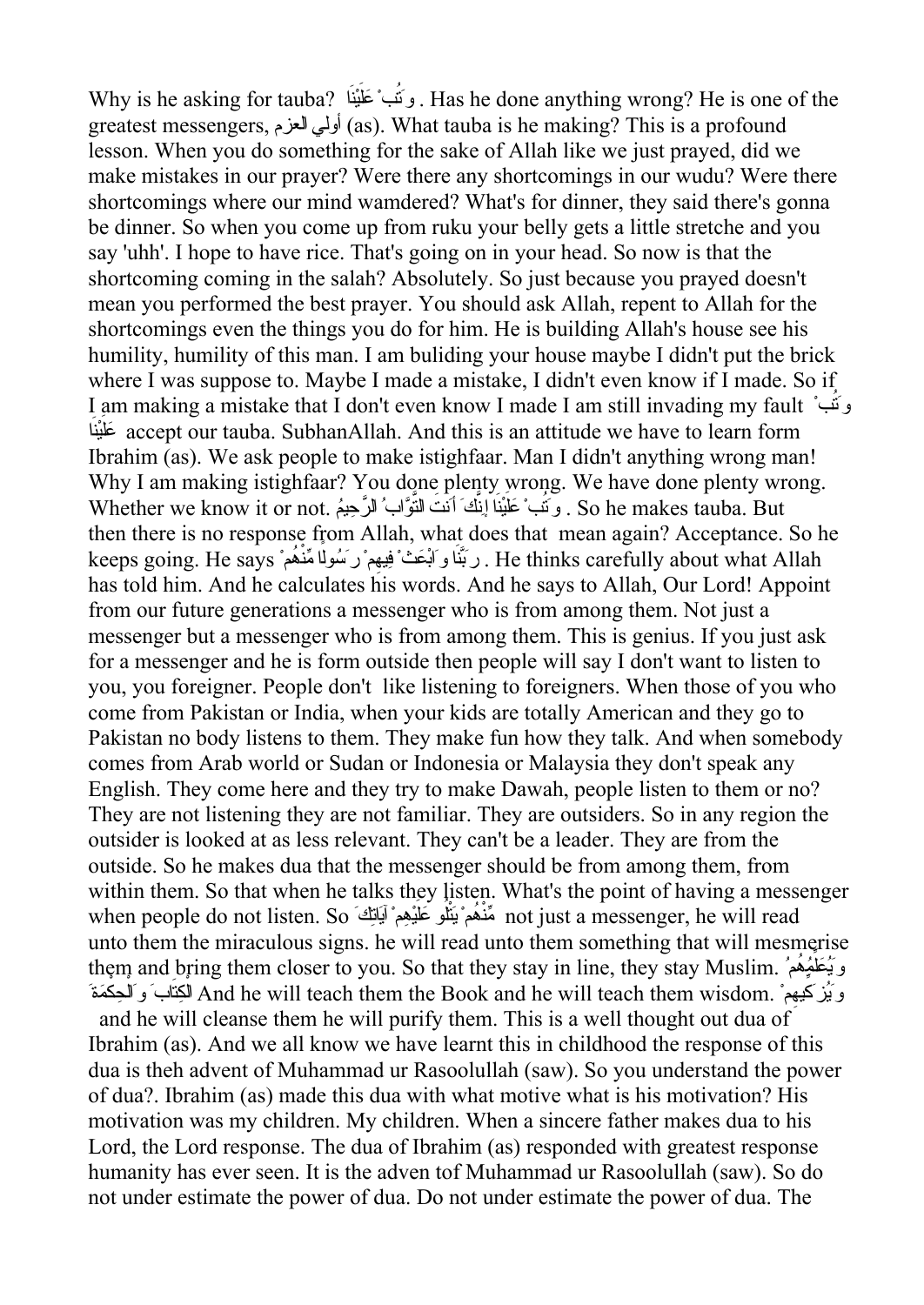revelation of the Quran that we are reading now to a dua. Its a response, think about it, its a response to a dua. Not hundereds, millions, not billions of people that have said La ilaha illallah since the coming of Muhammad (saw), all over this world, generation after generation is a response to a dua. One day even Allah will cleanse them, he will purify them, he will read the Book unto them. This is a concern of a father who thinks ahead, who thinks ahead. So this is what Allah tells us, so I am gonna conclude this and talk about some practical steps in shaa Allah. عنَ ُغبَ وََمن َيرْ ِ مَسْتَدَمَّة وَالْمُسْتَقَدِّمَة وَالْمُسَمَّسَة وَاللّهُ مَسَّلَّمًا وَاللّهُ مَنْ مَسَمَّلِيَّةً وَاللّهُ م<br>who is going to walk away from the legacy of Ibrahim? Whose gonna turn his back on legacy of Ibrahim? Who would be that dumb? لِلَّا مَن سَفِهِ نَفْسَهُ إِلَيْ الْمَسْلَمِينَ وَالْم one who is fooling himself. The only one to walk away from this legacy is the one دَ وَسَيِّ الْمَسْتَحْقِيَنَاهُ فِي الدُّنْيَا وَ إِذَهُ فِي الْآخِرِ مَّ لِمِنَ الصَّالِحِينَ .who is fooling himself selected him in this world and in the Hereafter truly he is from the righteous (as). So this brief passage I shared with you because its the passage in the Quran about ََي ْعق ِيِه و َن ِيُم ب ا إِْبرَاه َه ِ وَوَ َّصٰى ب .generation future the for concern About .parenthood ُ وبُ Ibrahim (As) and Yaqub(as) they gave a will, they gave a legacy to their children what سَامِندَ مَسْتَدَمَّة مِنْ وَالْمُسْتَدَمِينَ بِالْمَالِّينَ فَلَا تَمُوتُنَّ إِلَّا وَأَنتُم مُّسْلِمُونَ ?was the legacy يَا بَدِّيَّ إِنَّ اللَّهَ اَصْطُفُّی لَکُمُ الْدَّيْنَ فَلَا تَمُوتُنَّ إِلَّا وَأَنتُم مُّسْلِمُ is no doubt about it It is Allah who has preferred and given selection of this deen to you. He has preferred it for you. Don't you dare die except you are in complete submission to Allah. Our times, parent turns to the child don't you dare get less than 90 in maths. Don't you dare ever go with your friends, don't you dare do this, don't you dare do that. What's he is saying to his children don't you dare die unless you are in complete submission to Allah. This is a gift Allah has chosen for you. This is Allah's gift for you. This La ilaha illallah. Don;t you dare lose it. This is an advise of concerned father. By the way the beauty of the dua he said تَبَنَّا تَقَبَّلْ مِنَّا الْمَقْتَلْ مِنْقَا was with him? Ismail (as). But the next prophet mentioned is who? Yaqub (as). Yaqub (as) is the son of who? Ishaaq(as), the son who was not there. So Allah didn't only answered the dua for that son and his progeny. He answered the dua of Ishaaq (as) and his progeny too. From among them He answered the prayer too. And even they grew up to be concerned fathers. So Yaqub(as) is one of the greatest fathers in history who has been talked about as a role model in our Book. So last one, كْمَأ ُ نت ُ مْ سَمَّة مُسَمَّدٌ وَالَّذِ مُسَمَّدٌ مِنْ الْقَرْنَةُ مُسَمَّدًا وَاللَّهُ مُسَمَّدًا وَاللَّهُ مُسَمَّدًا وَال<br>Were you around? did you all see? When death came to Yaqyb(as), when death presented itself to Yaqub(as). Now imagine this old man on his death bed. And all of his sons are around him, taking care of him, giving him water, crying and he is worried about them. He is not worried about who are you gonna marry, where you gonna live, where you will give the property, make sure you may your taxes. None of that stuff, nothing, nothing. Make sure you finish college. No concerns. On his death bed he says: بَابَنِّيَّ O my children! My sons! كَمَعْ أَبَيْتِ بِهِمْ أَوْسَلْتَهُمْ الد ِّ نَي There is no doubt about it, Allah has selected the deen for you. ف َ ل َ ا ت ُموت َ إِل َّن ُ َّ ا وَأَنت مُ َمونُلِسُّْم Don't you dare die except you are Muslim, he didn't say بعد من تعبدون ما what you are gonna worship after I am gone? What are you gonna do after I am gone? What are you going to worship after I am gone? And he didn't even say تعبدون من he said تعبدون ما which illustrates he is quizzing them. What you are gonna do? What َنَعْبُدُ إِلٰ هَكَ وَإِلَى ۚ ٱبَائِكَ إِبْرَاهِيمَ form of worship you gonna take. And they responded وَإِسْمَاعِيلَ وَإِسْحَاقَ ۚ إِلَٰ هَا وَاحِدًّا وَنَحْنُ لَمَ مُسْلِمُونَ  $\overset{..}{\mathrm{We}}$  will worship your ilah and the ilah of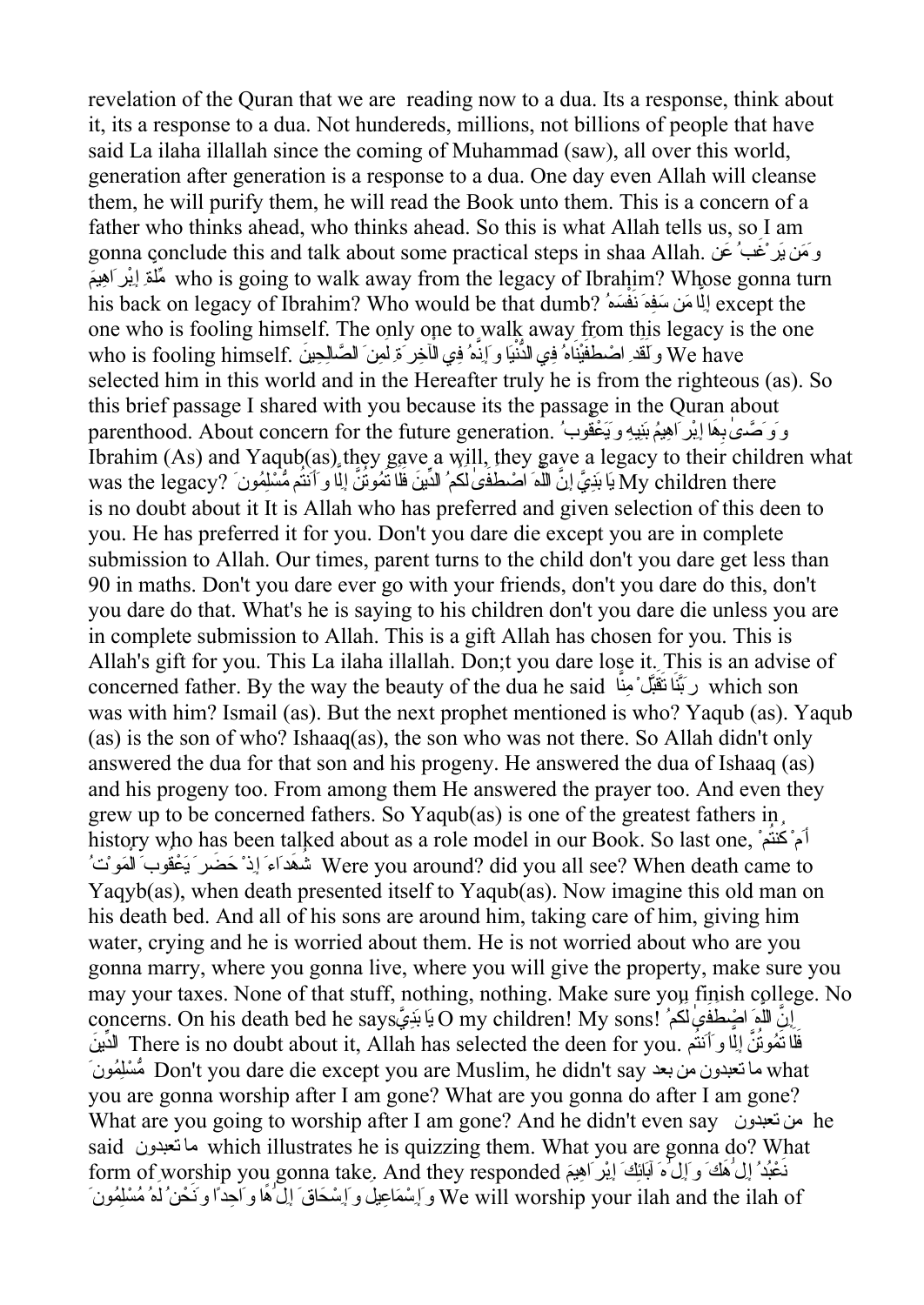your fathers Ibrahim (as), Ismail (as), Ishaaq (as) and we are Muslim completely to Him. Now I am gonna close the Mushaf in shaa Allah and share with practical realities in contrast. Lets compare ourselves to what is just been learnt. This is a story of old times. They are great children. At the end of this passage do you know what Allah سَمَعَةٌ مَسْتَقَدْ جَارَ اللَّهَ بِمَعْشَقَةٌ وَجَمَعَةٌ مَسَمَّنَةٌ وَجَمَعَةٌ وَجَمَعَةٌ وَجَمَعَةٌ وَجَمَع<br>لَهَا That's a nation that already gone, they have already passed. لَهَا مَا َهَةٌ قَدْ خَلَّتٌ رَّ18 ك َ ْبتَسَ that nation, that group earned what they earned.

and you will get what you earned. Don't just think about them, "ohhh" وكَتَم مَّا كَسَبْتُمْ " those were the good times." no, no, no. They got what they got. You will have to earn what you earn. You have to earn what you earn.  $\frac{1}{2}$  in the state state of the state of the state of the state of the state of the state of the state of the state of the state of the state of the state of state state be interrogated what they used to do. What you will be interrogated about? What you did. Allah's words at the end are learn a lesson and change yourself. You won't be asked about whether you know the historical names, figures and dates and can you name all the sins of Yaqub(as) or not. What will you be asked? What did you do with your children. What did you do? Now In shaa Allah very briefly I will talk about a couple of things that are plaguing our Ummah today. We have to understand the timing in which we live. If we want to understand the teachings of our deen we have to understand Quran and Sunnah and we also have to have a good understanding of when we are living, where we are living meaning what is around us. What's happening in the society around us. That actually happens to be a statement Ibrahim (as) that we find. That a man must know the age which he lives. There's something we suppose to do. There's something we are aware of our surroundings. The Muslims today, vast majority of them have lost their touch to the religion. And they have become more concerned with the practices of their tradition, of their family than they are with the religion. They are more concerned with the culture than they are with the religion. So when they are young, their son or daughter becomes a little bit religious and says I want to get married and I want the nikah to be in the Masjid the father says are you crazy? We do not do that in our family. We will get a hall. And the son says or the daughter says I want the gathering to be separate. I don't want men and women mixing. No, no, no we don not do that in our culture. This is extreme you are turning into a crazy person. So don't be crazy like that. That's not how we do things in our family. That's not our tradition. Have you heard like that before? That's not our tradition. Ok. That's not your tradition. If you are for example, from indopak and or the arab society. Right. that's not your tradition. What about your fathers and their fathers and their fathers and their fathers. If you go back seven or eight generations your great great great great great grand father would have said the same thing that this youth is saying. So who's true to the tradition? Whose upholding the tradition? And who is defying the tradition? These ideas of we don't do things this way, we don't act like this. This is the hypnosis that the colonisers put on the Ummah of Islam. They came and put these clothes on us, they taught us how to eat with fork and spoon. Right? To know that English is a language of dignified and arabic is a language of people who do not really get a good education. Right? They taught us this stuff. And then we got so hypnotised in to thinking this is our way. This is our way. Subhan Allah. We have to have a sense of dignity for who we are. For what our legacy is. Our legacy is not 50 years old. This is the other thing happen to this ummah. This is a part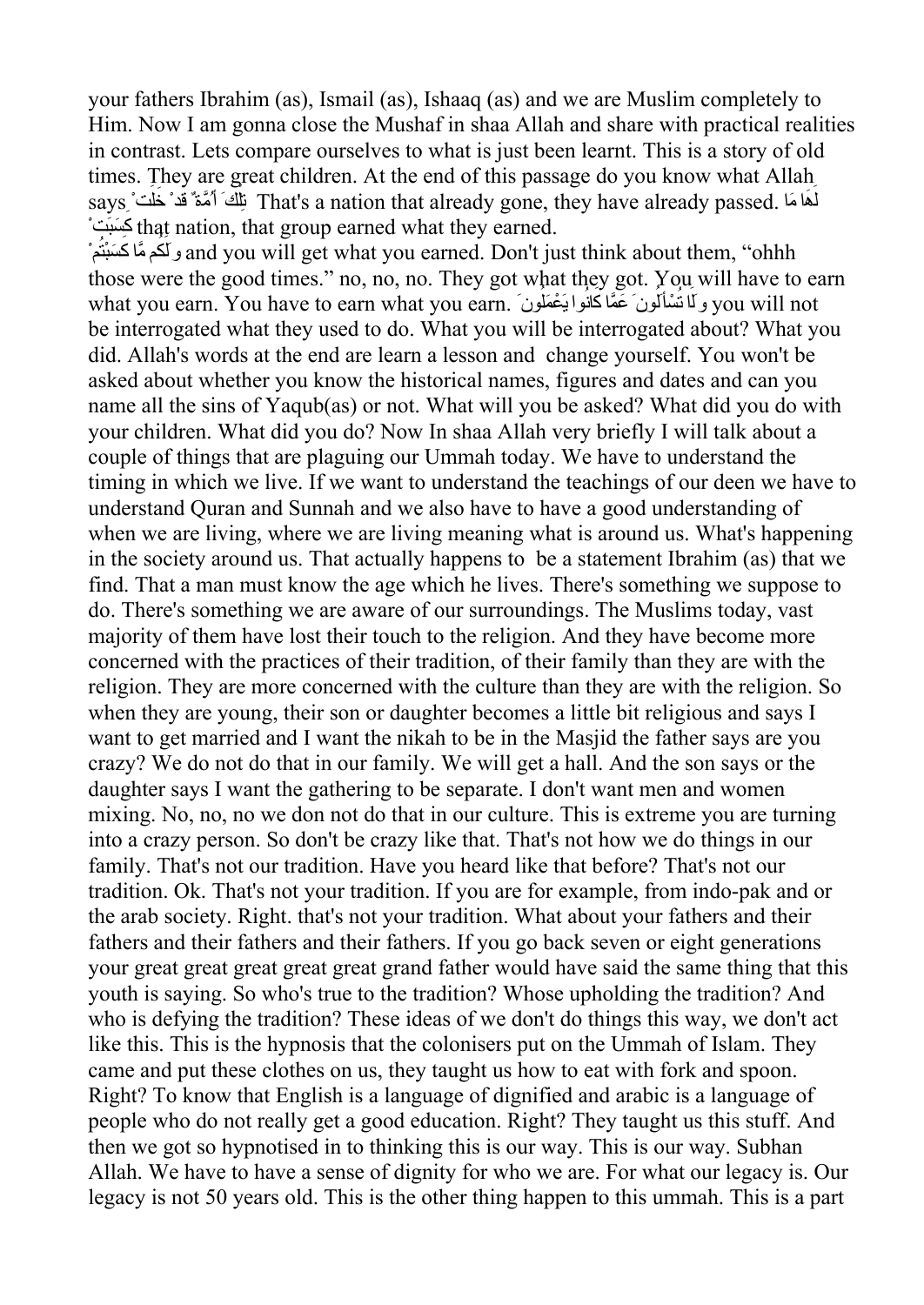of our problem today. We think our history, those of you who are from Pakistan, we are a tradition of 50 years ago or 70 years ago or we are a 100 year old country or we are 200. Nooo! We are 1400 year old plus Ummah. Those lines were not drawn by Muslims who were they drawn by? By kuffaar, by the enemies of Islam. Don't think that's our tradition. Our tradition is much bigger than that. Don't limit yourself. Now having said all of that lets come back to United States where we live. In our children. Yes our children are being raised in this society. They are being raised literally as Americans. You like Biryani, Baklawa and whatever you like. They like Pizza. You don't like Pizza. Right? They like cheese burger. You can't stand it. And the things you lagh at they don't laugh at. And the things you eat for sweets they are allergic to that. They have a candy, a chocolate bar or something. Right. Its a different culture. What they like to eat, what they speak, how they entertain themselves they are different from you. The elders are sitting together and they are listening to poetry from old times and they go, "oooo, its good stuff." And the youth, "O, what they are talking about man." They have no idea. They have 50 cent on, you know or different worlds. Two completely different worlds. So now we not only do we have a generation gap between ourselves and our children, we have a continental gap. Right? Our parents are from different continent, a different world. Where things work entirely differently. But what has happened, and this is my assessment, and what has happened is when we come to United States we built these masaajids Alhumdulillah. May Allah reward those who put even a penny in the building of the masaajids. Because if it was not for the building of the masaajid we would not be sitting here today. There would be no dawah of Islam. So we ask Allah to reward the people who spent even a penny for the sake of Allah in building his house. Right? So this is a great contribution to this Ummah. But then what happened this problem too, lets talk about the problem too. Let's not only talk about the good lets talk about the bad too. So we built our masaajids and then right now when you turn on sihnaat (36:06) its America you turn in to Parking lot and you park the car, now we are in Pakistan and when you enter in here it is Cairo or Lahore or Hyderabad in here. We left America. We are in different country here. Right? And we act like that way too. You would never do the things in Masjid bathroom in any other random bathroom. You would never park your car in any other parking lot the way you park it at the Masjid. Because you are in Pakistan when you get in here. Right? Its a mentality of a Muslim. This is an island where we own the nostalgia from back home. Another thing is back home things are a little bit different. The Imam would come, he would give a dars (lecture) in Arabi (Arabic), he would give a lecture in Urdu or in Bengla or Malay or in Thai or like in Turkish right? And you will listen and you would enjoy. Is that gonna work here? Thats not gonna work here. And you know why the biggest proof it doesn't work here. The Shuyookh are here the great scholars are here they are wonderful but when they are talking who is listening? The elders are listening. Where are their kids? Outside in the parking lot. Out in the basket ball court. Its a great court by the way. They arein the court they are not here. They are not here. And masjid after masjid after masjid there is a fight who should be the imam of the masjid? Should he be from this country, should he be from that country, should he be from that madrassa or that madrassa. Should he be from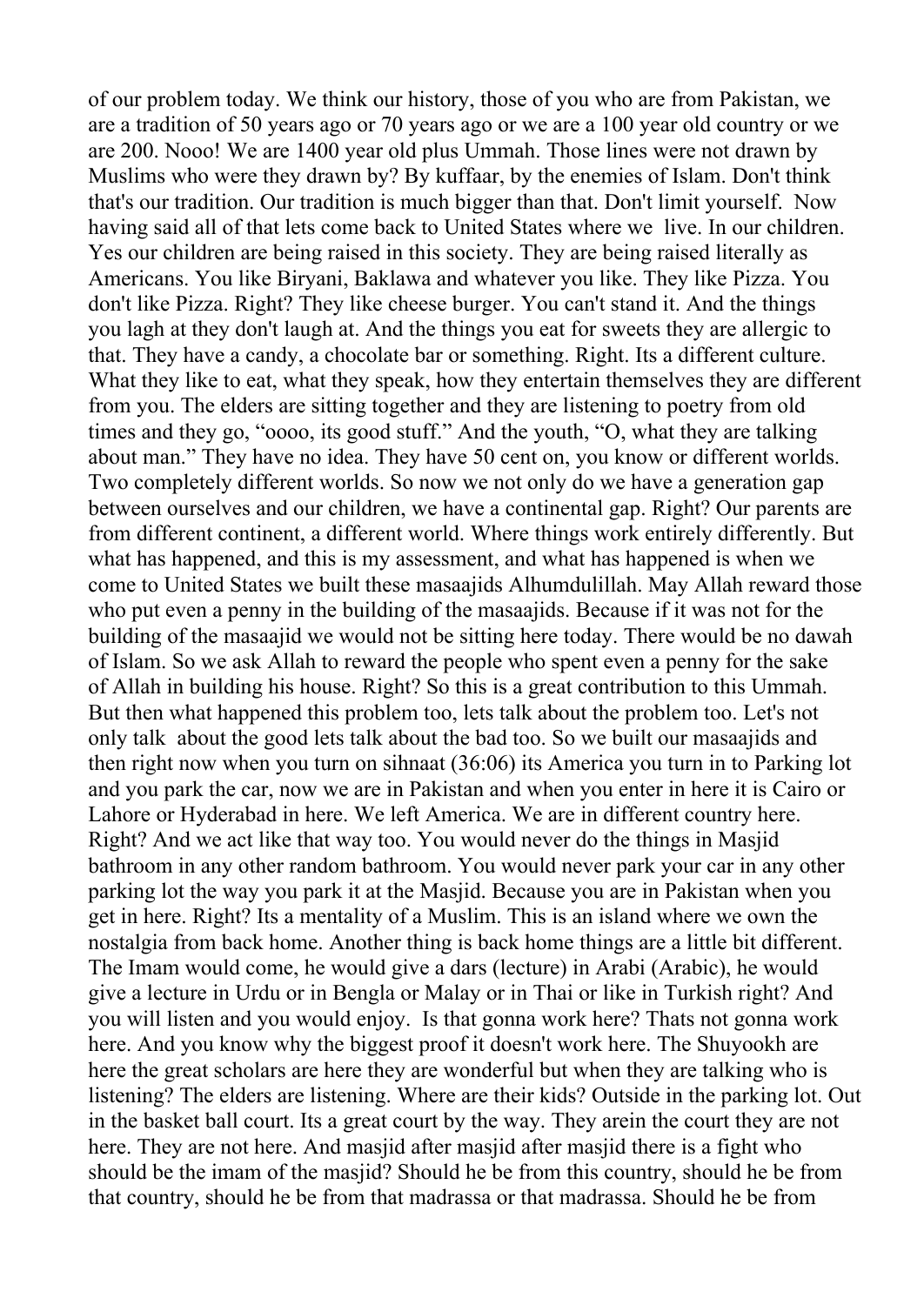this ideology or that ideology. No matter who you get guess who doesn't care. Your kids. They don't care. They have become careless. So we are fighting over things that do not make any sense. We have left the legacy of Ibrahim (as). We have left it. His primary concern is who? His children. What we are gonna do in this masjid and every masjid, what are we gonna do in our masajid that turns this a magnet for young people. Turns it into a place where young people herd, they flock to it instead of a place where they run away from. This is the first concern. And by the way just to add a little bit of irony to all of this Ibrahim (as) was building what? When he asked for his future generations. He is building Allah's house. Allah's house has directly something to do with preserving the future generations. If you lose connection with Allah's house you lost everything. You lost everything. The masaajid in this country are our refuge. Our refuge. Our youth, now lets talk little bit about our youth and what their problems are. The number one catastrophy of our youth is that they have no one to talk to. This is number one catastrophy of our youth. Your child goes to school, lets say they go to public school thats the majority of Muslims they put their children in public schools because they can't afford Islamic schools or whatever reason. Right? We don't blame them for that's their circumstance. So they put their children in public school. By fifth or sixth grade, your children learn some pretty filthy vocabulary in this country. I don't care which state you are from. Right? They are pretty dirty vocabulary. They learn how to access pretty dirty websites. They learn how to download pretty hideous things in their PSPs and iPod videos, iPod touches or iPhones whatever. So they are pretty advanced at a very early age. Things you would have never learnt in 25 they know when they are 12. That's the reality. That's what's going on today. So, how many parents here know what facebook is? You know what facebook is? Show hands please. Ok Twitter? You know what twitter is? Its not when your eye bugs out. It's something else. So your kids are on social networking sites. Where predators have access to talk to your daughter, or to your son and engage in relationships with them over the internet and eventually they meet up with them and things happen. This is the reality of Muslim youth today. This is happening. We shouldn't close our eyes to it. We need to open our eyes to it and you say to youself, "Nah! Not my kids". No! Please wake up. Some basc solution before we talk about the bigger picture what we need to do in the masaajids, some basic solutions do not have open access internet at home. Especially when you have children under the age of 12. Do not!. That is the horrible idea. Do not give your children a laptop. Do not give them a machine, a phone that has anything but phone numbers. No texting. Don't give them text message phones. Don't give them internet access phones. You are asking for trouble. You are asking for trouble. You will regret what you did later on. You think you got them these things because you love them. You are destroying them. You are destroying them. They are not smart enough to figure it out I shouldn't be doing that or I shouldn't be doing this. Don't assume they will make all the good decesions because you come from a nice family. Please do not fall in to that trap. For Allah's sake take those things away. There are other ways to entertain your children. So this is the first thing. When your children become teenagers by the way, which happens a lot, our children become teenagers. And as I have travelled a lot through the country you know what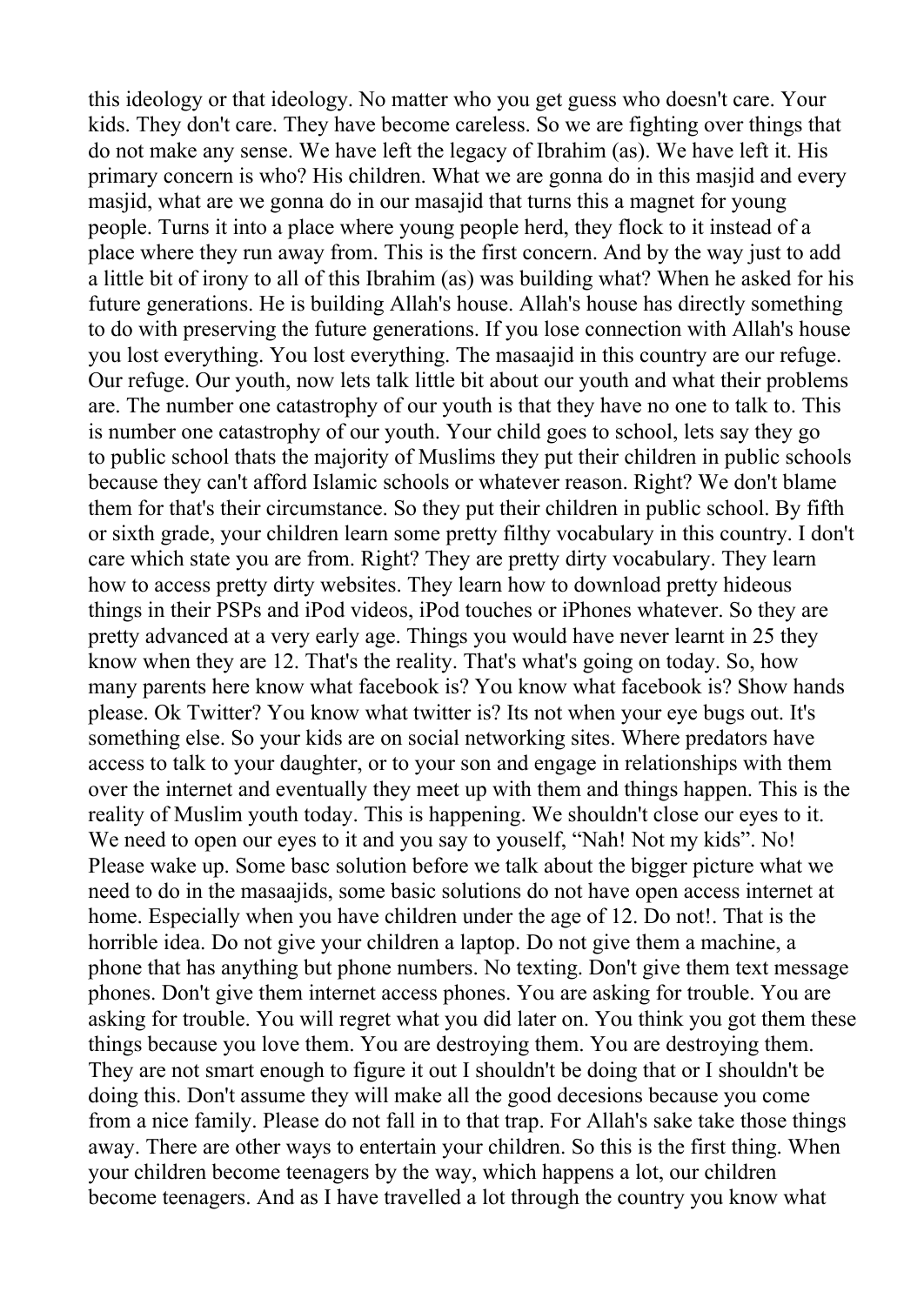happens, lots of parents come to me and they say I have a teenage girl I have a teenage boy I want you to talk to him. This has happened to me hundereds of times. Literally hundereds of times. And you know why they come to me? And I don't judge anyone, I don't judge anyone Wallahi! I don't judge anyone. You know why they come? Because when they are teenagers they become independent. And when they become independent they no longer listen to you. When they no longer listen to you, you have to find somebody that they will listen to, the ship has already sailed. When was your chance? When was your chance? Before they turned in to some adults. That was your chance. Don't loose that opportunity. The thing that we have to learn here is we are in a different world. The way you deal with your children back home is not the way you deal with them here. They are two different things. Back home you can yel at them , slap them do whatever its all good, thats how everybody does it. Over here you yell at them a little, they go and talk, " yeah my dad, he's total loser." They will talk about you like that. They will, among their friends. They will talk. I used to run a sunday school, I was the head of a sunday school and my primary job, my primary job you know what it was? I used to be a spy. That was my primary, it wasn't curriculum or am I teaching aqeedah or what text books to order, no no no no no no, that will come later. Let me go around during recess and spy on the conversations these kids are having. My mom let me buy an NC17 video game and I am only 8. She loves. No she doesn't. I have grand theft out of whatever 85 now. Right? Did you see that movie. It is PG 13. But I am still got to see it. Or its already on, I have seen it. Now I have a DVD at home. This is what the kids are talking about. They are messing your kids up. You think you love them. This is love? This is what Ibrahim (As) approve anything near to this? This is concern for children? Wake up. Really wake up. Exposed our children to things in this society it has gone progressively worse. In media especially. So a movie that was PG 13 10 years ago. Is PG now. Ok the standards have dropped. They are talking about, its not even me, they are talking about it. Right? So and for example homosexuality and these kinds of filthy things have now become norm even in cartoons. It is not Tom and Jerry any more. Things have changed. Things have changed. We have to be aware of what's going on. What our children are watching. The kinds of language they are using. The things they find normal. The things have just become part of life. You know when you come in the masjids and you see people having beards and making salah and you know they are talking in a certain way. Do your children see more of that or do they see the real world more. What the children see more is what the children define normal. So to your kids in their head this isn't normal. That's normal. And that's a problem. That's the real problem. They do not see this is normal. They see the outside world is normal. How do we change that for our children? How do we make this change happen for our children? First be aware of this problem. And then lets talk about how to address this problem. What I said the number one catastrophe for our children is?They have no one to talk to. They have no one to talk to. When your child goes to public school and sees a boy and a girl together or some girl comes up to your boy and says you wana go to the pram or we are getting together at this restaurant do you wana come with me. You kinda cute. This happens to your fifth grader. This happens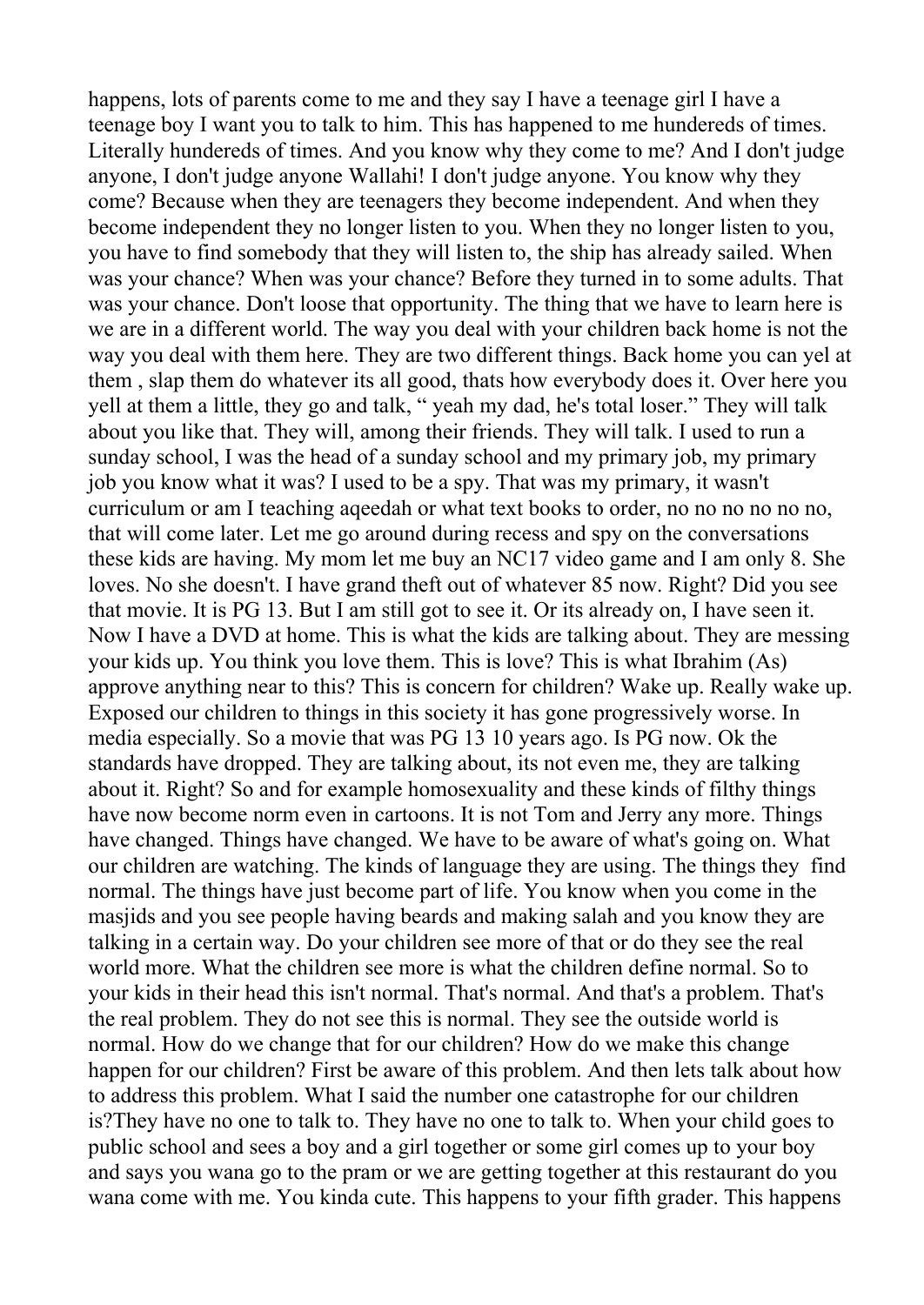to you seventh grader. Your girl your boy. This happens to them. Are they gonna come home and talk to you about it? No!. " Hey dad this girl told me I am cute". "What???!!!! Is this why we brought you to Amreeca." **slap slap** you know. The works. This child knows my parents can't handle this information. So he has got to talk someone about I. Guess who he is gonna talk to? He is gonna talk to his friends. And if he is going to a public school. His friends are Muslims or non-Muslims? They are non-Muslim. So when he talks to his non-Muslim friends what kind of an advice he is gonna get? Muslim advice or non-Muslim advice? Non-Muslim advice, "Go for it man..!". Thats what he is gonna get. And now your children are confiding in their friends and not in you because you are too strict. You don't talk to them. You don;t open that door for them. Bcause you are used to have that authority of your father had on you but that was back home. This is here man this is different. It doesn't work like that. We have to be friend our children. We have to let them open up to us. And this is a problem for me. I am a father of three daughters. Right? And I am a protective father. So when my daughter was in preschool, in pre school. There was a boy that sat next to her and she came home and said hamza sat next to me today and we coloured together. And I said, "WHAT!!!!" and my wife looked at me and said, "Just leave, i'll talk to her. You leave". Because if I show anger now then she'll know my dad doesn't like hearing about hamza. So next time hamza does something or said something does she gonna tell me? No! So I have actually chopped off my own foot when I said that. I have to learn how to deal with these things. It takes alittle bit of tactics. It takes a little bit of patience to deal with our children. We put them, its not their fault, we put them here. We put them in that school. We put them in that enviornment. They didn't ask for it. We put in there. So if they are expose to bad things whose fault is it? Ours. We have to take that little bit of responsibility and not just ohhh how dare you say this or how did you learn that word. You put me in that school. You put me in that situation. You let me watch that movie. You didn't ask what friends I have, where they live and who their parents are and what we do when we get together. You didn't ask. That's your problem. So open up the doors of communication for your children. Open those doors. Open up them now before its too late. Really open them now before its too late. Too many of our children have rebelled from their homes. Too many of our daughters have runn away with their boyfriends. Too many. Too many. And I know it is ugly to hear but its a reality. You have to face it. Too many of our sons have illicit relationships. You know. This is a sick reality. We have to deal with this. Ad we can't just cry about it we have to deal with it. So this is the first thing, open up the doors of communication with your children. Second thing for your teenage children. I gave you an example of Yaqub(as) we said he is a wonderful father. Did his sons do something really messed up? They did. What did they do? You remember? They took his son, kidnapped him, dropped himk in a ditch in the middle f the woods and came back with a shirt with false blood on it. Did he know they were lying? OK. So now here's a situation there are some young sons, here's a father. The father knows there is something horribly wrong. Horribly wrong. Does he say you scum, you better go back and get that....You find any of that? What do you find? فَصَنْدِ ۖ جَمِيلٌ Men I hear tha response I say what kind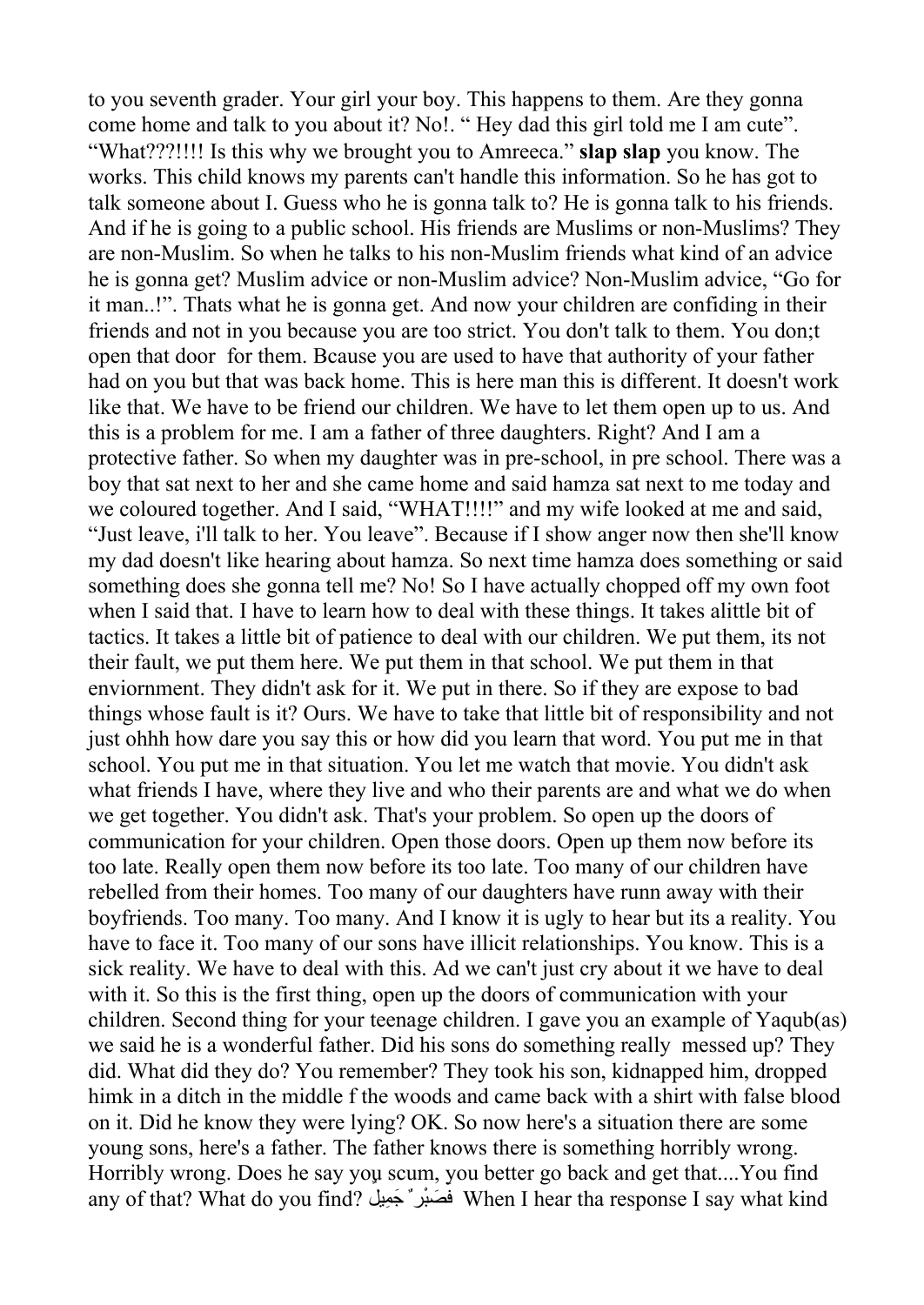of dad is he? Why didn't he yell at them, why didn't he you know. You know why? Because he is a genius father. After who really takes care of parenting knows what is the age to advice your children ad what is the age when they have become independent. No matter what I tell them they are not gonna listen. The father knows. So there is an age where the only thing you can only do is what? ف صَ ِيل ْرٌ َجم َ ب ٌ There is an age that comes where all that is left is فَصَبْرٍ يُجمِيلُ . That's it. That's all you can do. Now the ship has sailed. Now they are on there own. They are on there own. So your job is before they get to that point. Now if they gone to that point if you have teenage kids. Then the best you can do is try to introduce them to better company. First of all give life to the youth groups at the masajid. I don't care what problems they have, still, give them life. And my advice to youth groups in general is keep the boys and girls separate. Have two separate youth groups. Don't combine them because you are asking for trouble. If you are a teenage boy or girl, living in this society then you have been exposed to enough shameless bombardment of media that those ideas are constantly running in your mind. And when you get a bunch of 15, 16, 17 year old Muslim boys and girls together and they are having an Islamic program, please, please. Lets be realistic. That's not a good idea. There is no way a teenage boy can tell me nothing crossed my mind in this whole event. There's no way. There's no way. You know how you were when you were 16 or 17. So don't think your children are any different. So my advice to youth groups is separate the boys and girls. And I don't care what youth group it is Wallahi, I don't care if it is Mass Youth, cresade youth,(50:06) or its YM, or its another youth group you guys started or its MSA whatever it may be support it. Help it out. Instead of telling me what problems they have you have more problems. Don't tell me what problems they have. Tell me how can you make the m better. How can you support them. How can you liven them. Because these are the refuge for your children. Your children your teenage kids are not gonna go listen to a sheikh. They are not. The vast Muslim majority of Muslim teenagers won't even listen to me. You think they are gonna listen to me just because I do not have an accent. No! They are not gonna listen to me. They see this they run. They run. Thats the reality. Who are they gonna talk to? Other kids their age. Youth groups are the life line of Islamic dawah to our youth. They are the life line. If we don't support them we are losing it. Doesn't matter who the imam is, it doesn't matter how big the masjid gets. Doesn't matter what color carpet finally won in the board meeting. None of that matters. None of that matters. The only thing that will matter is do we have a vehicle by which we are bringing the youth back in to Islam. Thy are bringing back in to the masjid. And then the next advice is for the community centres Islmaic centers all over the country and these are my fathers and my uncles these are my elders my respected you know elders that I love fo rthe sake of Allah because the time and the effort they put in to building and maintaining these masaajids but my sincere advice is a bigger problem than getting an Imam for the masjid is getting a youth director for the masjid. A brother youth director for the brothers and a sister youth director for the sisters. This is critical in our time. More than an Imam. You know you get an imam you say he is a Fadil, he is an 'Aalim, or he is Mufti or he is Mujhtah or he's got a degree in fiqh or he is this that or the other. He comes and tells you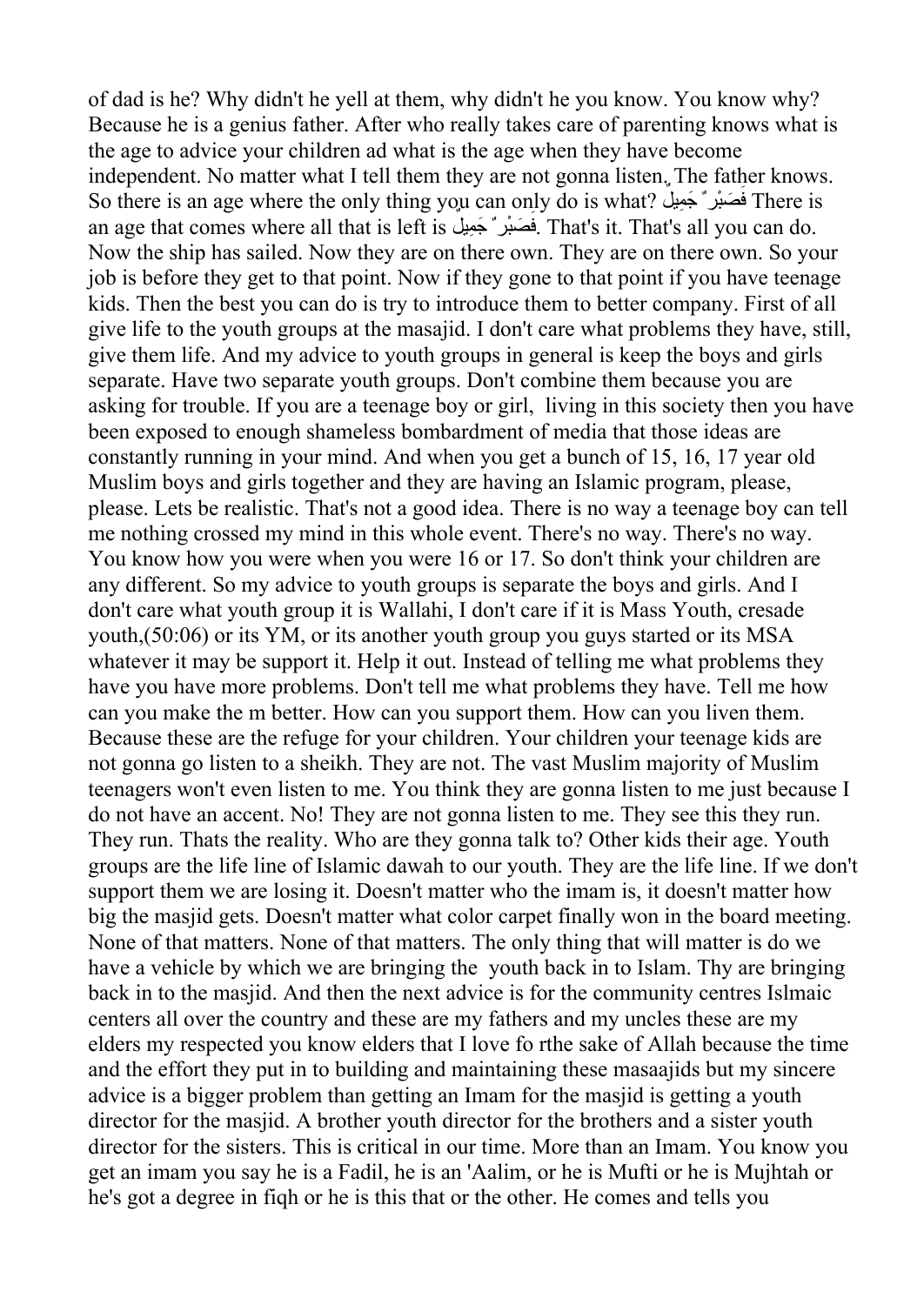something about his opinion in Fiqh and guess what what most of the community does I don't like his opinions. I am gonna find another opinion on google. Why have you hired him with great resume when you are not gonna listen to that guy. Right? Its demented how we have become. We are not facing reality. Youth directors are far more important. Young brthers young sisters in your own community Houstons Masha Allah hot bed of like energetic really really great potential youth. So you take a bunch of youth you take a bunch of sisters that are studying Islam, a bunch brothers you say one or two of them we will pay your college tuition. We will take care of your college tuition. You become the youth director full time for our masjid. You make sure a program is being done every week. You make sure that you take the kids outside for some basket ball or ice cream or trip to a beach whatever or overnight whatever. Every week something is going on every two weeks something is going on. You take care of that we will take care of you. Because you are taking care of the children of our community. We have to think like this. We have to invest in people now. We have to invest in people. And there is no shortage of remarkable youth in Houston..Wallahi! There are short in other communitites. I look around Masjid I do not see any young people, here Masha Allah, why? This is a great potential in the youth. Among the brothers and the sisters. So capitalize on it. Get over your fiqh debates whether it is 8 taraweeh or 20 taraweeh, your children do not care. That's a bigger problem. We can worry about those problems when times are good. These aren't good times. So whether eid is Mon, Tue, Wed, Thu or Fri. It doesn't matter our children are more important. They are more important. Whether the guy is Hanafi, Shafee, Maliki or whatever you think he is. That's less important right now. Our children are more important right now. Let's prioritize. Let's really really have the right priorities. If we don't take care of our children, these debates will die with us and the next debates that are coming, if we don't take care of our children. Has anybody heard of Irshad Manjhi. Right? There is a hundred thousand Irshad Manjhis brewing. Right? When we do not take care of the Islam of our next generation that's what happens. That's what's next. They are not just gonna be on CNN they are gonna be board memebers at masajids. IF do not take care of the business now. Think ahead. Think ahead. I was telling you in the Khutbah of the churches of New York city that didn't think ahead and what are they turned in to now? They are night clubs. Churches turned in to night clubs. In the heart of New York city. Oldest catholic community is in the country and still, that's what's happening with them. So on the other hand you have the Masaajid, I met this brother, Wallahi when I met him I went to the corner and I cried I just cried. I met him in Las Vegas. And I was in Las Vegas for the Quran conference, don't get any ideas OK? So few years ago I was at the Quran conference, and there is this elderly fellow he is about 80 some years old he and his wife you know a white couple blonde you know blue eyes really nice, they are sitting next to each other at the Quran conference and I am sitting there and I was curious where they came from. I went over and you know I said Assalamualaikum, Walaikum assalam. So I was really surprised "Muslims" Masha Allah. So I started talking to them. They said yeah well what happened was he told his name and it was Russian or some kind of Islamic descent. But his great grandfather was actually a Muslim and their family came to the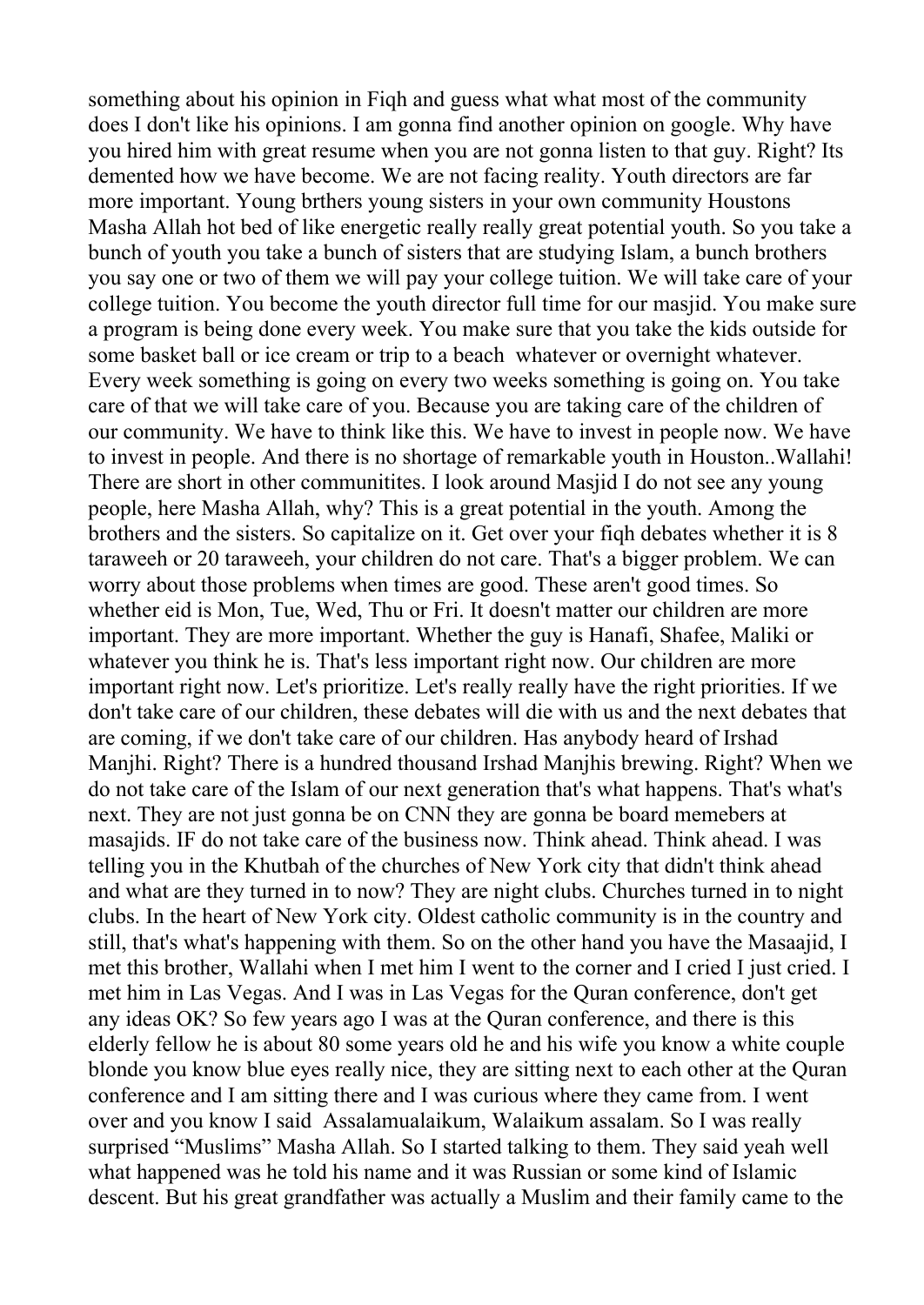United States some 150 years ago. And in two generations they lost Islam. Right? And then they were raised as just another Christian family. And he was doing research on his family tree. So he dug up some stuff in his attic (55:35) and found out that his great grand father was actually a scholar of Islam. And then he started looking in to Islam and he found truth in it and he took the Shahadah reviving his great grand father's tradition and his wife came to Islam too and then they lived in [Massachusetts](http://www.google.com/url?q=http%3A%2F%2Fsimple.wikipedia.org%2Fwiki%2FMassachusetts&sa=D&sntz=1&usg=AFQjCNF_C-1uM1dkRFrk5K3HOaD0XAA75g) some where. So they decide they will buy a Humvee and they will travel the entire country stopping at every masjid they find. Subhan Allah. And they were in Vegas at that point. SubhanAllah but you know Allah guided these people Allah had written that for them. But you know that Aalim that came who came to the US do you think he intended that his children will lose Islam one day? He didn't . And he didn't think that was a problem maybe. Just we think, you are making a big deal out of nothing. If you could just see 50 years in advance if you could just see 50 years in advance. The last thing I will share with you in shaa Allah and we'll open up to some discussion we can have together bi iznillah. This is a social statistic. This social statistics was conducted by a sociologist about the Orthodox Jewish community in the East coast of United States. You know in New York and like in Massachusetts the Jewish community the Orthodox community is very strong. Right? Some parts of Brooklyn you feel like you are driving in Tel Aviv. Right? That's how it feels. So that sociological announces was in 60 years there will be no haseedic jews in New York. In 60 years. That's not a long time. And they are far more organized than we are. And they afar more infra structured and the Sheba institute, I used to live in forest hills, and 12 13 block street there are like 6 synagogues. They are very organized. They have infra structure. Right? And the claim is they are losing their youth. And its 60 years that won't be any left. They are gonna lose their Orthodoxy, their traditional Judaism, they are gonna lose in this country. That's the claim that is being made, Subhan Allah. And that is a community much older than we are and much more organize than we are and much better funded than we are because Riba is not a problem. Right? But on our side Subhan Allah we are much less in resources. We have only Tawakkal in Allah again I started with it and end with it. Don't underestimate the power of dua. Do not underestimate the power of dua. We have to now start thinking bigger. We have to start thinking how do we solve this problem. How do we connect to our children. How do we open the doors of masaajid to make it for the children a better place. The people who are going to watch this on video in shaa Allah if your masjid does not have a basketball court get a basketball court. A professional one. Raise the funds for that first before the chandelier. The chandelier can wait. It will be off most of the time anyway because you gonna whine that it costs too much electricity bills. So don't worry about the chandelier worry more about the basketball court. Worry more about the soccer field. Worry more about the sports facilities that the kids can come and hangout with. Even if they don't come and pray, they are just here is better than being at the club. So let's be realistic. Right? And for the girls have lounges, places where girls can hangout at the masjid. Where they can just be by themselves. And they can just do their homework there. Talk to other Muslim girls there. So that they are not at the mall. They are not hanging out with non-Muslim girls. They have a safe refuge at the masjid.